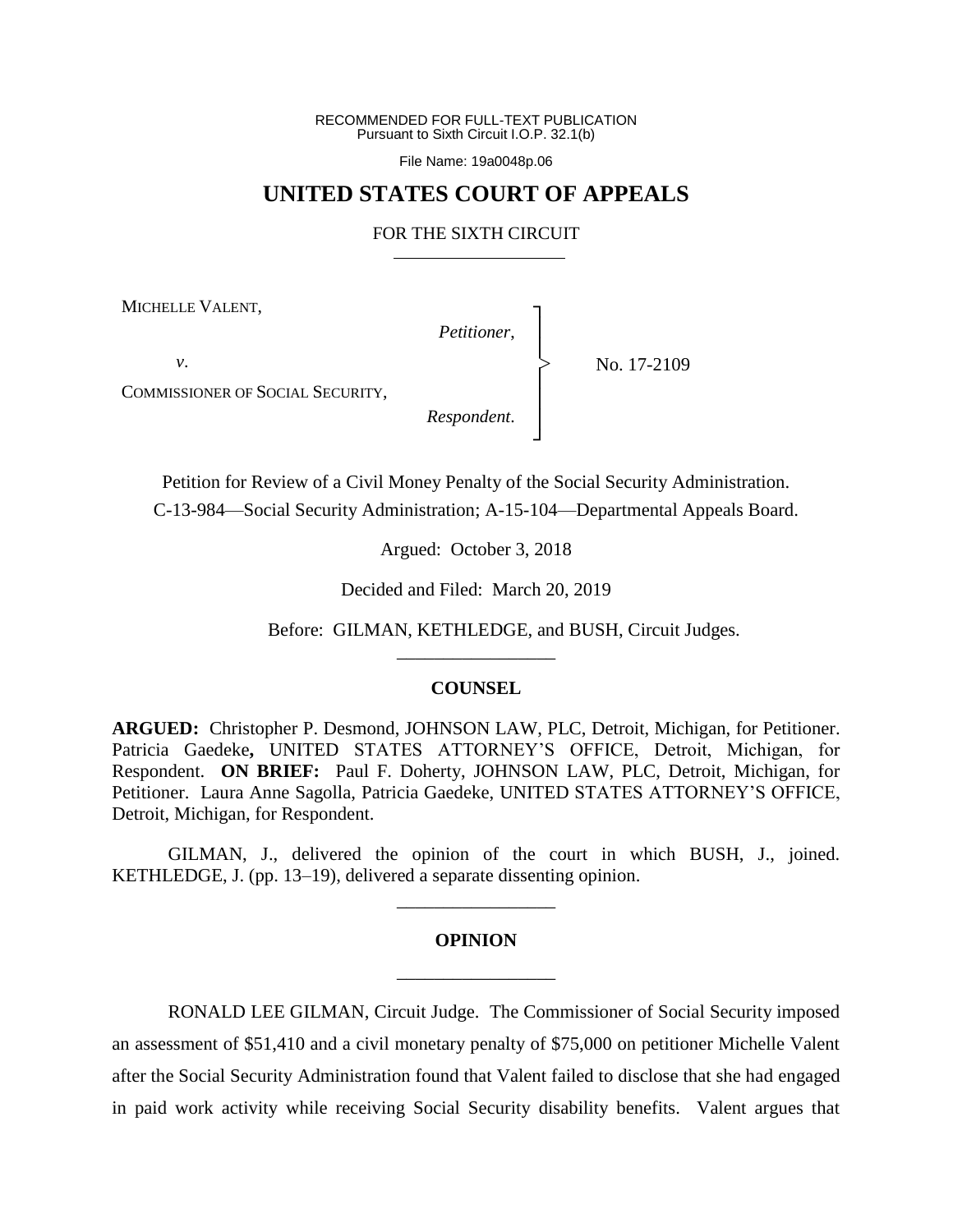42 U.S.C. § 421(m)(1)(B) prohibits the Administration from considering her work activity in determining whether she continues to be eligible as a disability-benefits recipient.

She therefore contends that her failure to disclose her paid work activity was not a material omission, such an omission being a prerequisite for the Administration to impose an assessment and a penalty under 42 U.S.C. § 1320a-8(a). Finally, she asserts that even if her failure to disclose her paid work activity was a material omission, she did not have actual or constructive knowledge that her omission was material. For the reasons set forth below, we **DENY** Valent's petition for review and **AFFIRM** the judgment of the Departmental Appeals Board.

#### **I. BACKGROUND**

# **A. Statutory framework**

The Social Security Act provides for the payment of benefits to individuals with a "disability," which, as relevant here, is defined as a "medically determinable physical or mental impairment" that prevents a person from doing "any substantial gainful activity" for at least 12 months. 42 U.S.C. § 423(d)(1)(A). To receive disability benefits under the Act, an individual must apply to the Commissioner, who determines whether the applicant satisfies the statutory criteria. 42 U.S.C. § 423(a)–(b).

Once an individual qualifies for benefits, the Commissioner must periodically verify that the beneficiary continues to be eligible for the program, a process called a "continuing disability review." 42 U.S.C. § 421(i), (m). Congress amended the Act in 1999 "to help individuals with disabilities return to work." Pub. L. No. 106-170,  $\S$  (2)(a)(11), 113 Stat. 1860. The amended Act provides that, for the purpose of determining whether an individual who has received benefits for at least 24 months remains entitled to receive them, "no work activity engaged in by the individual may be used as evidence that the individual is no longer disabled." 42 U.S.C.  $§$  421(m)(1)(B). But the Act also states that the Commissioner may terminate benefits if the beneficiary "has earnings that exceed the level of earnings established by the Commissioner to represent substantial gainful activity." 42 U.S.C. § 421(m)(2)(B).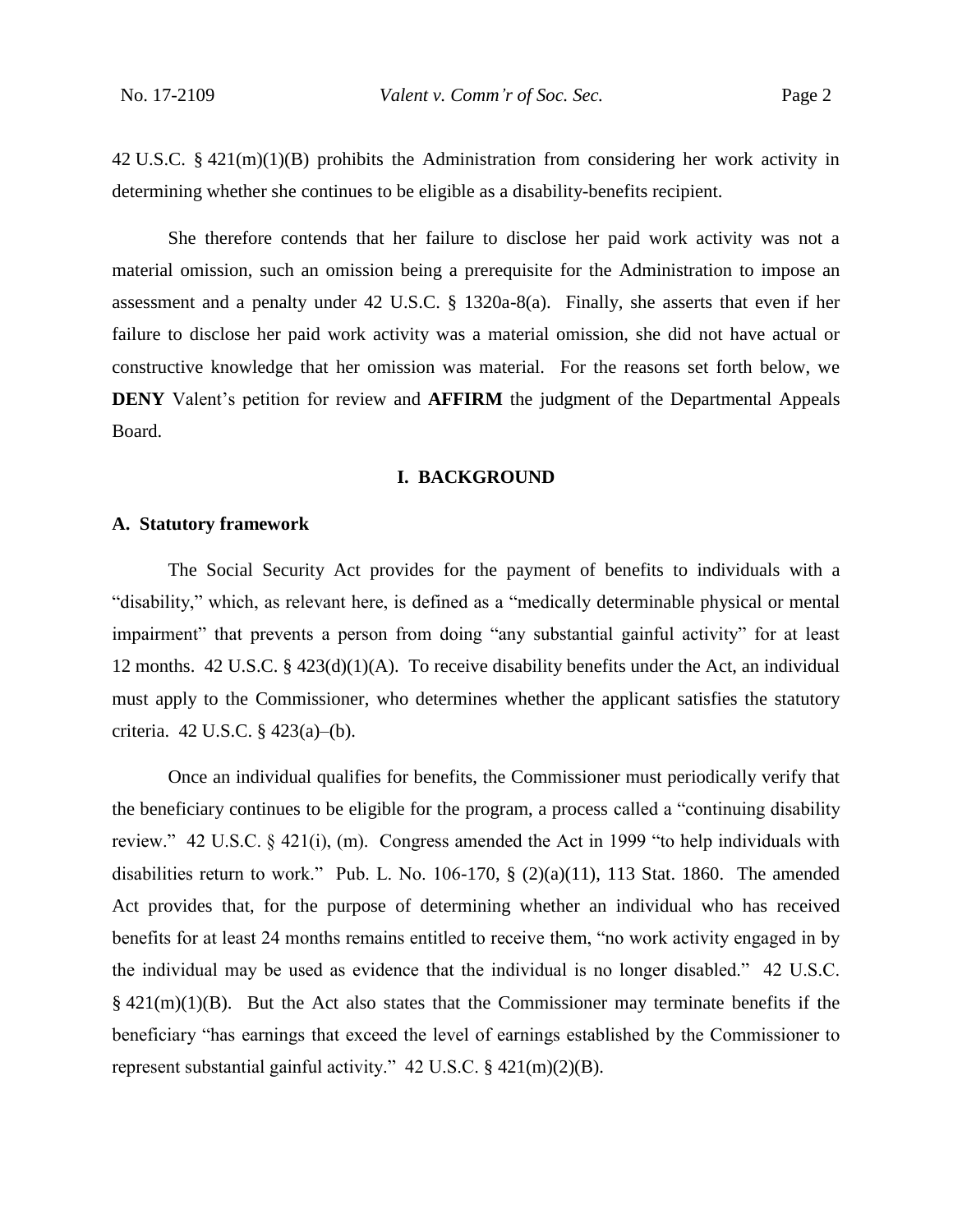## **B. Factual background**

Valent applied for Social Security disability benefits in October 2003. The Administration found that she was disabled since March 2003, based primarily on various psychological problems, including depression. The Commissioner conducted a continuing-disability review in 2010 and found that Valent remained disabled.

But in January 2012, the Administration's Office of Inspector General (IG) received a tip that Valent had been working since 2009 at the War Era Veterans Alliance, an organization founded and owned by her brother and sister-in-law. A month later, the IG began an investigation into whether Valent had indeed worked at the Alliance. Valent signed forms during that investigation affirming that she had not earned income since 2003 or worked since 2004.

The IG, to the contrary, concluded that Valent had been working at the Alliance since 2009 and that her failure to report her paid work activity was an omission of a "material fact." *See* 42 U.S.C. § 1320a-8(a). Based on that omission, the IG recommended that Valent be assessed \$68,547 (the amount of benefits paid to her since she had returned to work) and that she pay a civil penalty of \$100,000 for her failure to report her paid work activity to the Administration. Section  $1320a-8(a)(1)(C)$  authorizes the Administration to impose a penalty of up to \$5,000 for each statement or representation in which an individual receiving Social Security disability benefits withheld material information. The IG determined that Valent made 41 material omissions—one for each month during which she received benefits without disclosing her work activity that generated earnings. He then decided to impose a penalty of \$100,000 instead of the maximum penalty of \$205,000.

## **C. Procedural background**

Valent requested a hearing before an administrative law judge (ALJ), who heard testimony from the tipster and from Valent's brother, among others. Her brother testified that he had assigned Valent simple tasks and paid her about \$400 per week, essentially as an act of charity. In a June 2014 decision, the ALJ agreed with the IG's finding that Valent had indeed worked for and been paid by the Alliance, her brother's motivation notwithstanding. But the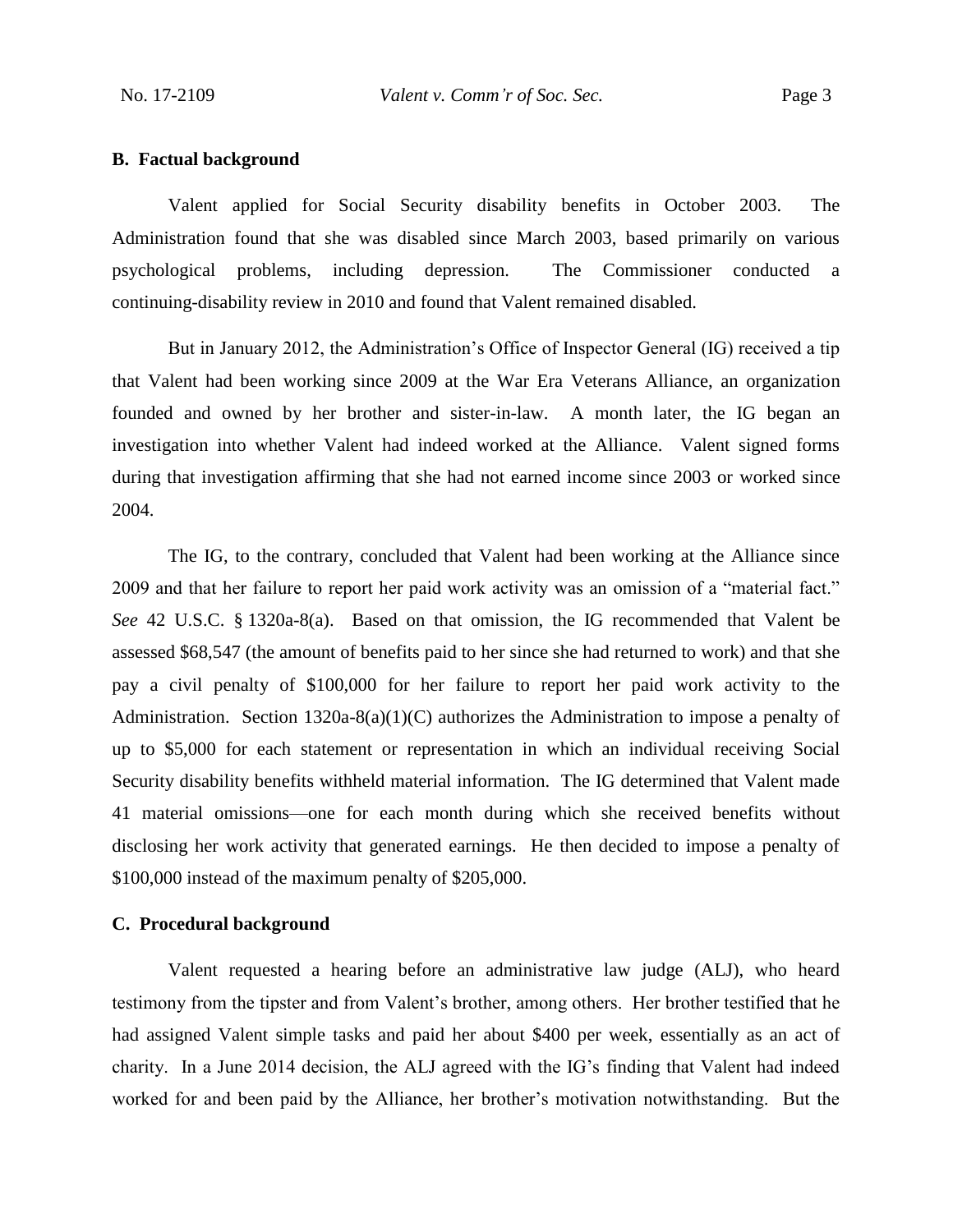No. 17-2109 *Valent v. Comm'r of Soc. Sec.* Page 4

ALJ disagreed with the IG that Valent's unreported work activity was an omission of a "material fact" because, according to the ALJ, 42 U.S.C.  $\S$  421(m)(1)(B) prevents the Commissioner from considering work activity "in evaluating whether [Valent] continued to be entitled to benefits or payments under the Act." The ALJ therefore held that the IG had no basis for either the assessment or the penalty.

The Departmental Appeals Board (the Board) reversed the ALJ's ruling in November 2014, concluding that the ALJ's interpretation of 42 U.S.C.  $\S$  421(m)(1)(B) was incorrect. Specifically, the Board held that "[s]ince work is relevant in determining whether amounts paid to a recipient are earnings from work, work is a fact [that the Administration] may consider in determining whether a 24-month recipient is entitled to benefits." The Board remanded the case to the ALJ to make factual findings as to whether Valent knew or should have known that the omission of her work activity that generated earnings was material and would mislead the Administration.

On remand, the ALJ reiterated his opinion that  $\S$  421(m)(1)(B) barred the Administration from considering Valent's work activity. He therefore concluded that Valent had no reason to know that her failure to disclose her work activity was an omission of a material fact. Ultimately, the ALJ held that the Social Security Act and the Administration's regulations "are not clear enough for a person of reasonable intelligence to know what activity is reportable as work activity." The ALJ accordingly again declined to impose either an assessment or a penalty.

Once more, the Board reversed the ALJ's decision. It noted that constructive knowledge that an omission of fact is material is sufficient under 42 U.S.C. § 1320a-8(a). Furthermore, the Board disagreed with the ALJ's conclusion that the regulatory scheme is so confusing that a reasonable person would not know that withholding the report of gainful work activity constitutes the omission of a material fact. So although the Board deferred to the ALJ's findings of fact, it imposed a special assessment of \$51,210 and a penalty of \$75,000, both of which were less than the amounts originally levied by the IG. This petition for review followed.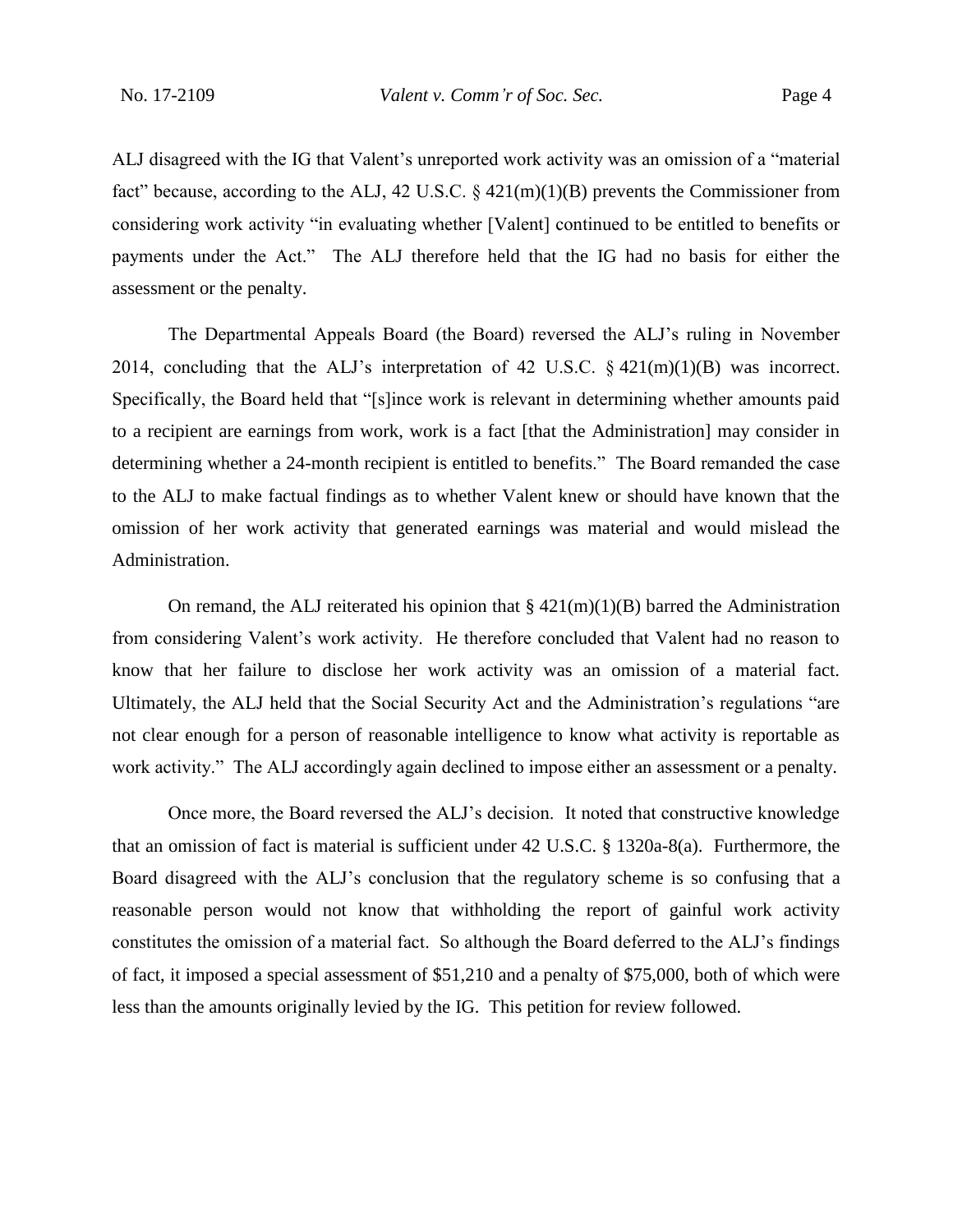## **II. ANALYSIS**

## **A. Standard of review**

We review the Administration's interpretation of law under the framework established in *Chevron, U.S.A., Inc. v. Natural Resources Defense Council, Inc.*, 467 U.S. 837 (1984). That framework requires us to engage in a two-step inquiry. "First, always, is the question whether Congress has directly spoken to the precise question at issue. If the intent of Congress is clear, that is the end of the matter; for the court, as well as the agency, must give effect to the unambiguously expressed intent of Congress." *Id.* at 842–43. We engage in step two "if the statute is silent or ambiguous with respect to the specific issue." *Id.* at 843. Then, "the question for the court is whether the agency's answer is based on a permissible construction of the statute." *Id.*

For agency determinations that are not interpreting a statute, we will set them aside only if they are "arbitrary, capricious, an abuse of discretion, or otherwise not in accordance with law." *Steeltech, Ltd. v. EPA*, 273 F.3d 652, 655 (6th Cir. 2001) (quoting 5 U.S.C. § 706(2)(A)) (applying this standard to the EPA's imposition of a civil penalty). And we will accept the Administration's findings of fact if they are "supported by substantial evidence on the record considered as a whole." 42 U.S.C. § 1320a-8(d)(2).

# **B. Section 421(m) of the Social Security Act is ambiguous, and the Administration's interpretation of that section is based on a permissible construction of the statute.**

The key interpretive question before us is whether the failure of an individual who receives Social Security disability benefits to report work activity that generates earnings constitutes the omission of a "material fact" under 42 U.S.C. § 1320a-8(a). That statute authorizes the Commissioner to impose an assessment and a penalty when a recipient of Social Security disability benefits "omits from a statement or representation . . . or otherwise withholds disclosure of, a fact which the person knows or should know is material to the determination of any initial or continuing right to or the amount of monthly insurance benefits." 42 U.S.C.  $§ 1320a-8(a)(1)(C).$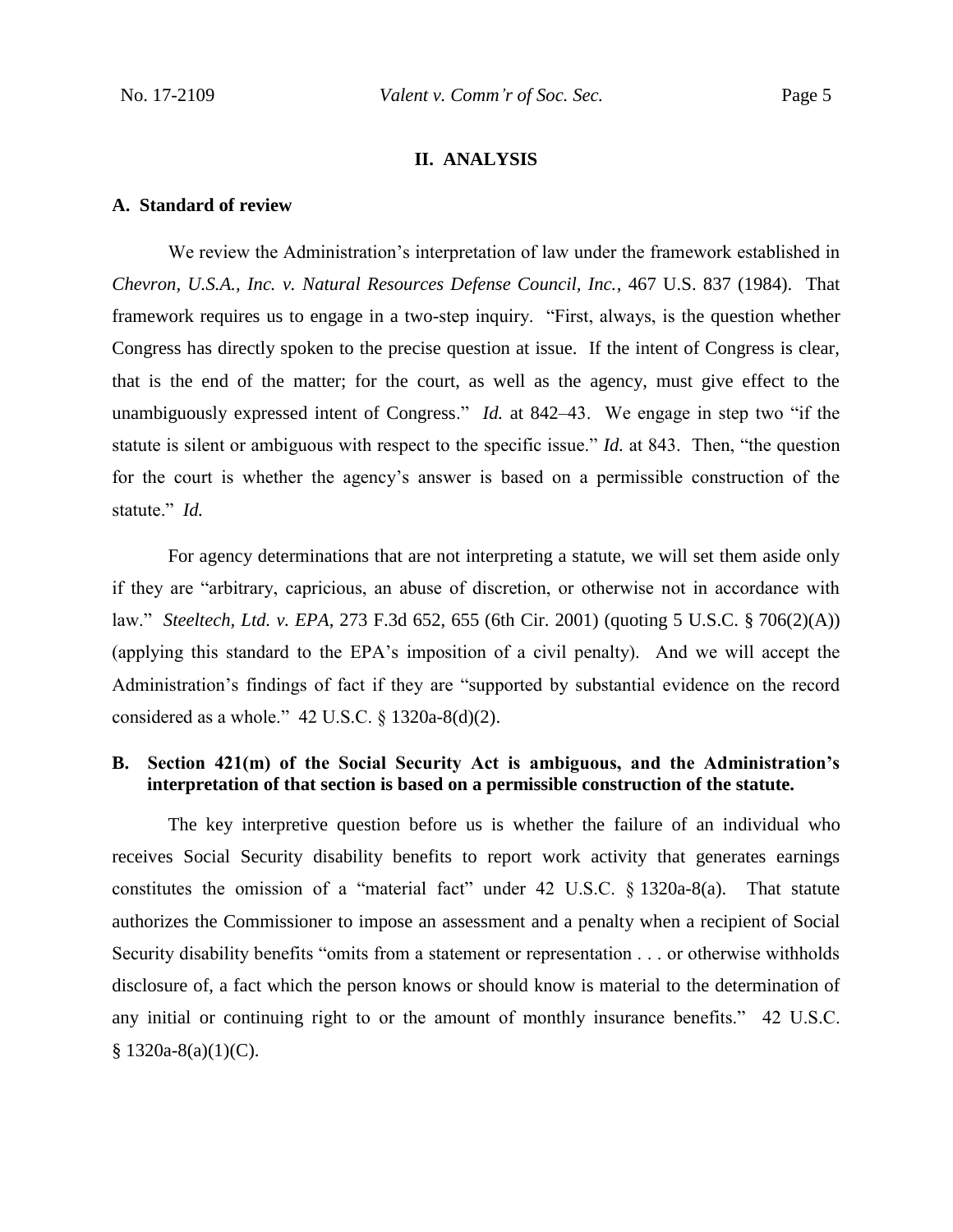Under step one of the *Chevron* framework, Congress has not "directly spoken to the precise question at issue." *See Chevron*, 467 U.S. at 842. Specifically, the Social Security Act is ambiguous with respect to the question at issue because 42 U.S.C.  $\S$  421(m)(1)(B) and m(2)(B) appear to conflict with one another. Section  $421(m)(1)(B)$  states that when an individual has received Social Security disability benefits for at least 24 months, "no work activity engaged in by the individual may be used as evidence that the individual is no longer disabled." But § 421(m)(2)(B) states that such an individual shall be subject to "termination of benefits under this subchapter in the event that the individual has earnings that exceed the level of earnings established by the Commissioner to represent substantial gainful activity." These two provisions create an ambiguity as to whether the Commissioner may consider an individual's work activity that generates earnings. Section  $421(m)(1)(B)$  appears to proscribe taking such activity into account, yet the Commissioner would need to do so in order to determine whether the individual has earnings that amount to "substantial gainful activity."

The Second Circuit in *Cappetta v. Commissioner of Social Security Administration*, 904 F.3d 158 (2d Cir. 2018), addressed this very question and held that "although § 421(m)(1) makes 'work activity' irrelevant as both a reason to conduct a continuing disability review, and as evidence in such a review, the statute just as clearly permits the [Administration] to consider substantial gainful activity to terminate benefits." *Id.* at 168. In *Cappetta*, the court resolved the issue at step one of the *Chevron* framework, holding that "the Commissioner may properly consider a failure to report work activity that generates profit or pay 'material' for purposes of § 1320a-8, and that the plain text of the statute authorizes the Commissioner to do so." *Id.* (The term "profit or pay" comes from the Administration's definition of "substantial gainful activity." *See* 20 C.F.R. § 404.1572.)

Although we disagree with the Second Circuit's holding that the statute *unambiguously* authorizes the Commissioner to "consider a failure to report work activity that generates profit or pay 'material' for purposes of § 1320-8," *Cappetta*, 904 F.3d at 168, we acknowledge that another circuit's differing interpretation of the very statute at issue is evidence of ambiguity in the statutory scheme. *See Salazar v. Butterball, LLC*, 644 F.3d 1130, 1137 (10th Cir. 2011) (holding that a circuit split over whether donning and doffing personal protective equipment is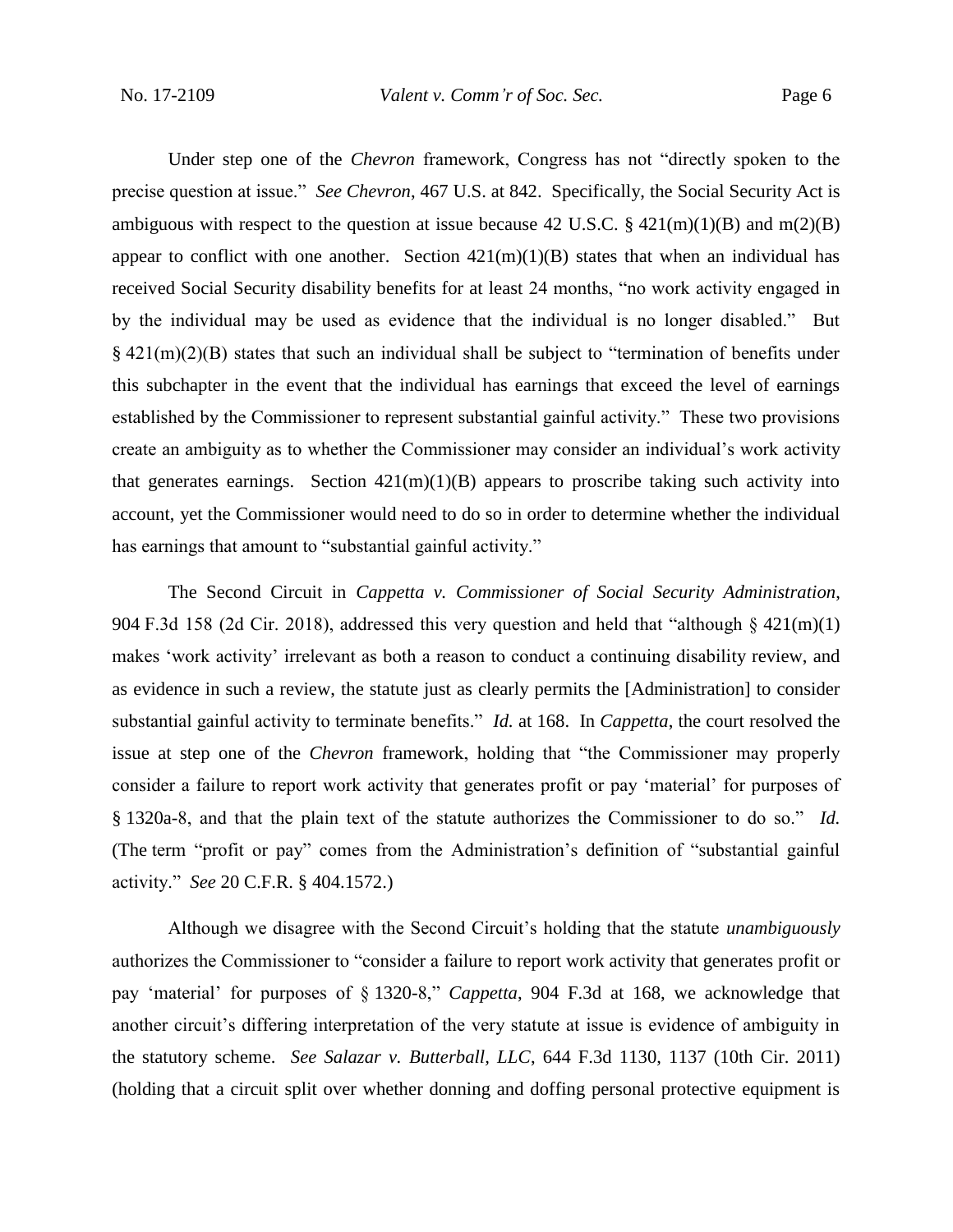considered "changing clothes" under 29 U.S.C. § 203(o) shows that the term "changing clothes" is ambiguous). We therefore conclude that the statute is ambiguous as to whether a failure to report work activity that generates profit or pay is a material omission under 42 U.S.C. § 1320a-8.

Having determined that the statutory scheme is ambiguous, we now move on to the second step of the *Chevron* framework: "whether the agency's answer is based on a permissible construction of the statute." *See Chevron*, 467 U.S. at 843. The Board concluded that the Administration can consider a beneficiary's "work activity for purposes of determining whether she had earnings from that work activity at the substantial gainful activity level, making information about her work material for purposes of [42 U.S.C] section [1320a-8](a)(1)." In support of this position, the Commissioner argues that the Administration can consider work activity for the "vocational" element of disability, a term that she defines as synonymous with the recipient "engaging in substantial gainful activity." The Commissioner in essence acknowledges that the Administration *cannot* take work activity into account to conclude that a beneficiary like Valent is no longer suffering from a medical disability. But, the Commissioner argues, the Administration *can* take work activity into account in determining whether a beneficiary is engaging in substantial gainful activity. According to the Administration, a failure to report work activity that generates profit or pay is a material omission under 42 U.S.C. § 1320a-8 because such activity is relevant to the beneficiary's "continuing right to . . . benefits." *See* 42 U.S.C. § 1320a-8(a)(1)(C). This argument rings true because work activity that generates earnings can amount to substantial gainful activity, which is a proper ground for terminating benefits under 42 U.S.C. § 421(m)(2)(B).

We conclude that the Administration's interpretation is a permissible construction of the statute. Valent's position is that the Administration can consider "substantial gainful activity" but not "work" or "work activity." As the Commissioner argues, however, this construction of the statutory scheme "makes no sense" and "would be impossible to implement." The Administration would be unable to examine a beneficiary's substantial gainful activity without considering the beneficiary's work activity that generates profit or pay.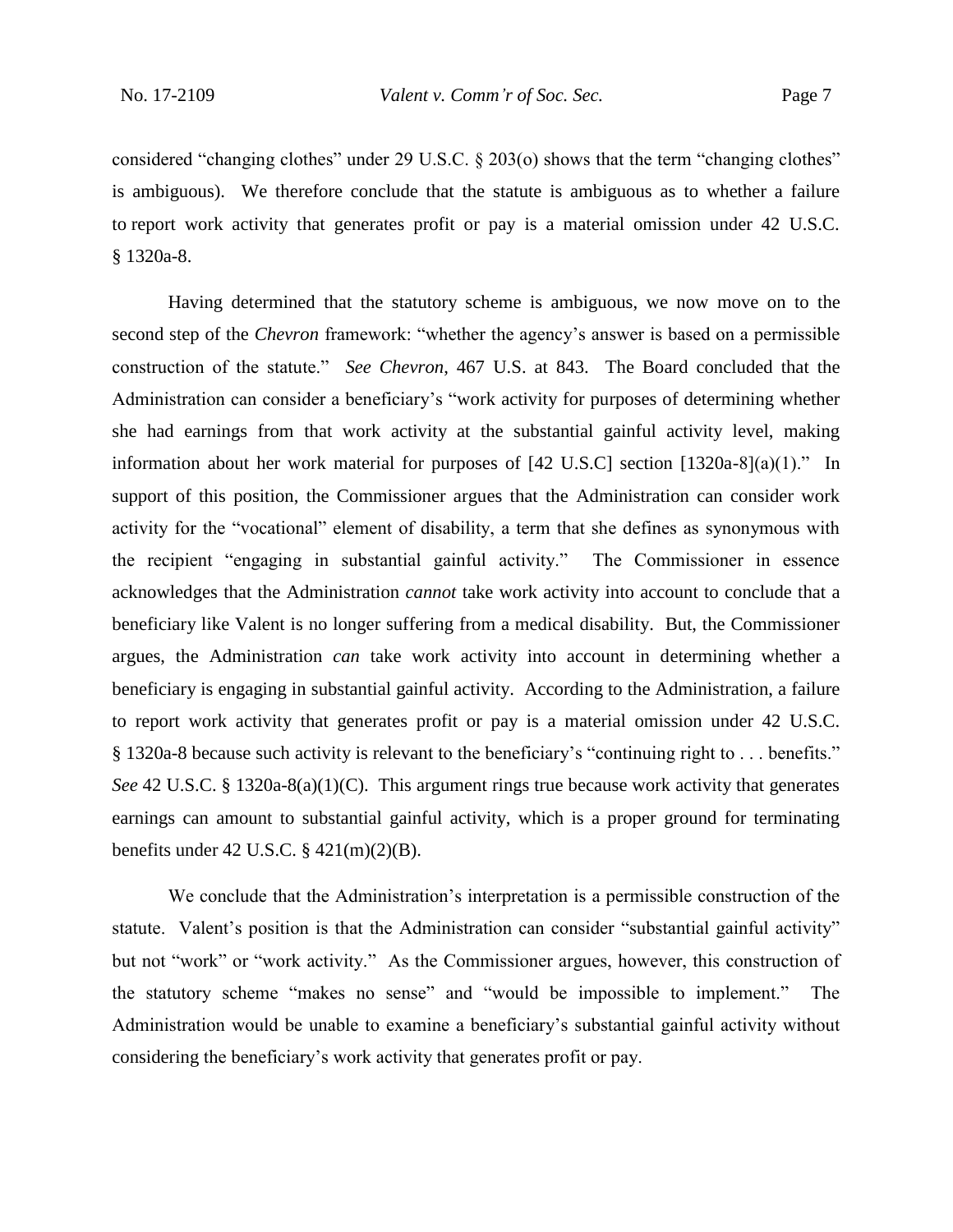Nor does the Administration's interpretation read out or ignore 42 U.S.C.  $§$  421(m)(1)(B). It instead interprets that section, which prohibits the Administration from considering "work activity . . . as evidence that the individual is no longer disabled," to bar it from considering work activity in determining whether a beneficiary is *medically* disabled. In other words, according to the Administration's permissible construction of the statute, if an individual claims Social Security disability benefits because of, say, a back injury, and the Administration later determines that the individual was engaging in manual labor that belies his or her back injury, then it cannot use this work activity as evidence that the individual is no longer *medically* disabled. But if the work activity generates profit or pay, then the Administration can consider the work activity in determining whether the individual has "earnings that exceed the level of earnings established by the Commissioner to represent substantial gainful activity" under  $\S$  421(m)(2)(B).

The Administration's interpretation of the statutory scheme is further supported by the legislative history of 42 U.S.C. § 421(m). Subsection (m) was added to the Social Security Act as part of the Ticket to Work and Work Incentives Improvement Act of 1999. Pub. L. No. 106– 170, § 111(a), 113 Stat. 1860. The official committee report for that Act explains that the changes in § 421(m) are "intended to encourage long-term SSDI [Social Security Disability Insurance] beneficiaries to return to work by ensuring that work activity would not trigger an unscheduled *medical* review of their eligibility." H.R. Rep. No. 106-393, pt. 1, at 45 (1999) (emphasis added). It continues, however, by noting that, "like all beneficiaries, long-term beneficiaries would have benefits suspended if earnings exceeded the substantial gainful activity level, and would be subject to periodic continuing disability reviews." *Id.*

As the Second Circuit held in *Cappetta*, "[t]hose observations support the Commissioner's reading of the statute, because they demonstrate Congress's clear intent to continue making substantial gainful activity—which the SSA assesses by looking primarily at earnings derived *from work*—relevant and applicable to SSDI beneficiaries." *Cappetta*, 904 F.3d at 169 (emphasis in original). In sum, we defer to the Administration's permissible construction of 42 U.S.C.  $\S$  421(m)(1)(B) and (m)(2)(B) as allowing it to consider a beneficiary's work activity that generates profit or pay because such activity goes to the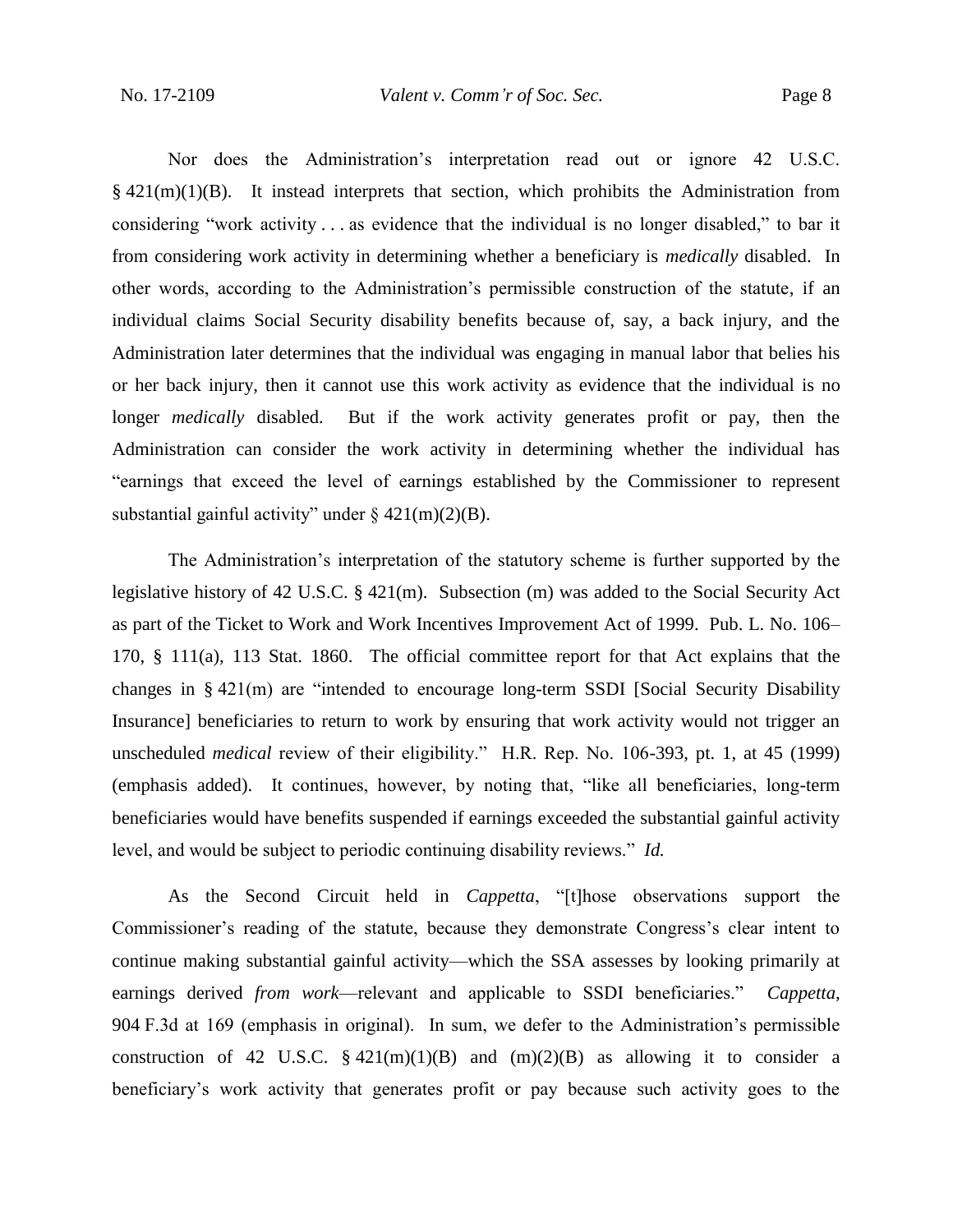beneficiary's substantial gainful activity. We also defer to the Administration's permissible construction that a failure to report work activity generating profit or pay constitutes a material omission under 42 U.S.C. § 1320a-8.

## **C. The Administration's imposition of an assessment and a penalty in this case is consistent with its permissible construction of the Social Security Act.**

This leaves the question of how to apply the above principles to the present case. Both the IG and the Board found that Valent made a material omission under 42 U.S.C. § 1320a-8 when she failed to disclose her work activity with the War Era Veterans Alliance, an activity that generated profit or pay. According to the dissent, Valent's assessment and penalty in this case were based solely on her failure to report work activity, not on her failure to disclose earnings. Dissenting Op. 15–16. The dissent further notes that the Commissioner's counsel agreed during oral argument that the Commissioner imposed an assessment and a penalty in the present case based on Valent's failure to disclose work activity. Dissenting Op. 16.

But the dissent overlooks the Administration's conclusion that work activity is a necessary component of substantial gainful activity, which is a proper ground for terminating benefits under 42 U.S.C. § 421(m)(2)(B). Under the Administration's permissible construction of the Social Security Act, it can consider a beneficiary's work activity as an element of substantial gainful activity. But it cannot take work activity into account (after the beneficiary has received benefits for at least 24 months) to conclude that the beneficiary is no longer suffering from a medical disability. Here, the Administration did not use Valent's work activity to make any conclusions regarding her medical disability, so its imposition of an assessment and a penalty in this case is consistent with the Administration's permissible construction of the statute.

The dissent also contends that "the Commissioner imposed the sanction based solely on Valent's failure to report 'work activity' *period*—without regard to whether she received any earnings from that activity." Dissenting Op. 15 (emphasis in original). We respectfully disagree. In the IG's June 3, 2013 letter to Valent, the IG states that Valent "failed to report to [the Administration] that [she] worked at the War Era Veterans Alliance" and that her brother, the coowner of the Alliance along with Valent's sister-in-law, "paid [her] \$400 per week." Valent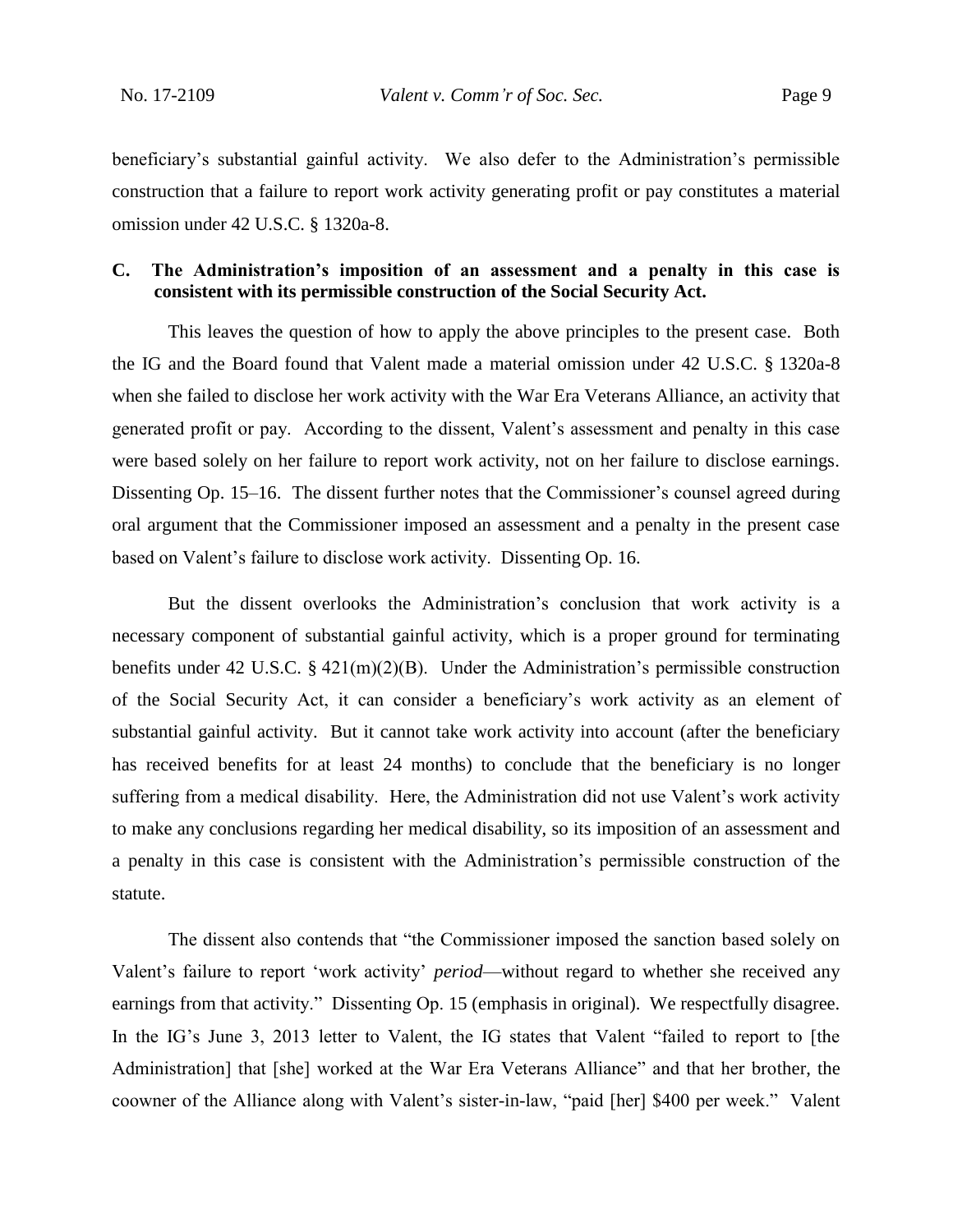was thus being paid for her work, and the Administration took this fact into account when it imposed an assessment and a penalty. Whether the Administration can impose an assessment and a penalty on a beneficiary who fails to disclose *unpaid* work activity is not a question before us because Valent engaged in and failed to disclose her *paid* work activity with the Alliance.

# **D. Valent had constructive notice that her failure to report her work activity that generated profit or pay was a material omission that misled the Administration.**

As we concluded earlier (*see* Part II.B. above), we defer to the Administration's permissible determination that a failure to report work activity that generates profit or pay is a material omission under 42 U.S.C. § 1320a-8. We now turn to the two other elements of § 1320a-8: (1) whether Valent knew or should have known that her omission was material, and (2) whether she knew or should have known that her omission was misleading to the Administration. *See* 42 U.S.C. § 1320a-8(a)(1)(C). The Board, in its second decision in this case, concluded that Valent should have known that the failure to report her paid work activity with the Alliance was a material omission that misled the Administration.

We agree with the Board that the statutory scheme and the Administration's regulations put Valent on constructive notice that her failure to report was material. As the ALJ held on remand, "[t]he Administrative Procedure Act requires publication of legislative rules adopted by federal agencies and, based on that publication[,] the public has at least constructive, if not actual knowledge of the requirements of the regulations." Several regulations put Valent on notice of her need to report work activity that generated profit or pay, and that a failure to do so would mislead the Administration.

"Substantial gainful activity" is defined in 20 C.F.R. § 404.1572 as "work activity that you do for pay or profit." And 20 C.F.R. § 404.1588(a) requires recipients of Social Security disability benefits to tell the Administration if they "return to work," if they "increase the amount of [their work,]" or if their "earnings increase." All of this is consistent with the statutory framework because, as the Second Circuit held in *Cappetta*, "calculating whether earnings amount to substantial gainful activity that prevent the continuing receipt of disability benefits is a complex undertaking that requires the [Administration] to have a complete picture of a SSDI recipient's earnings." *Cappetta*, 904 F.3d at 169 (citing 20 C.F.R. §§ 404.1574, 404.1592–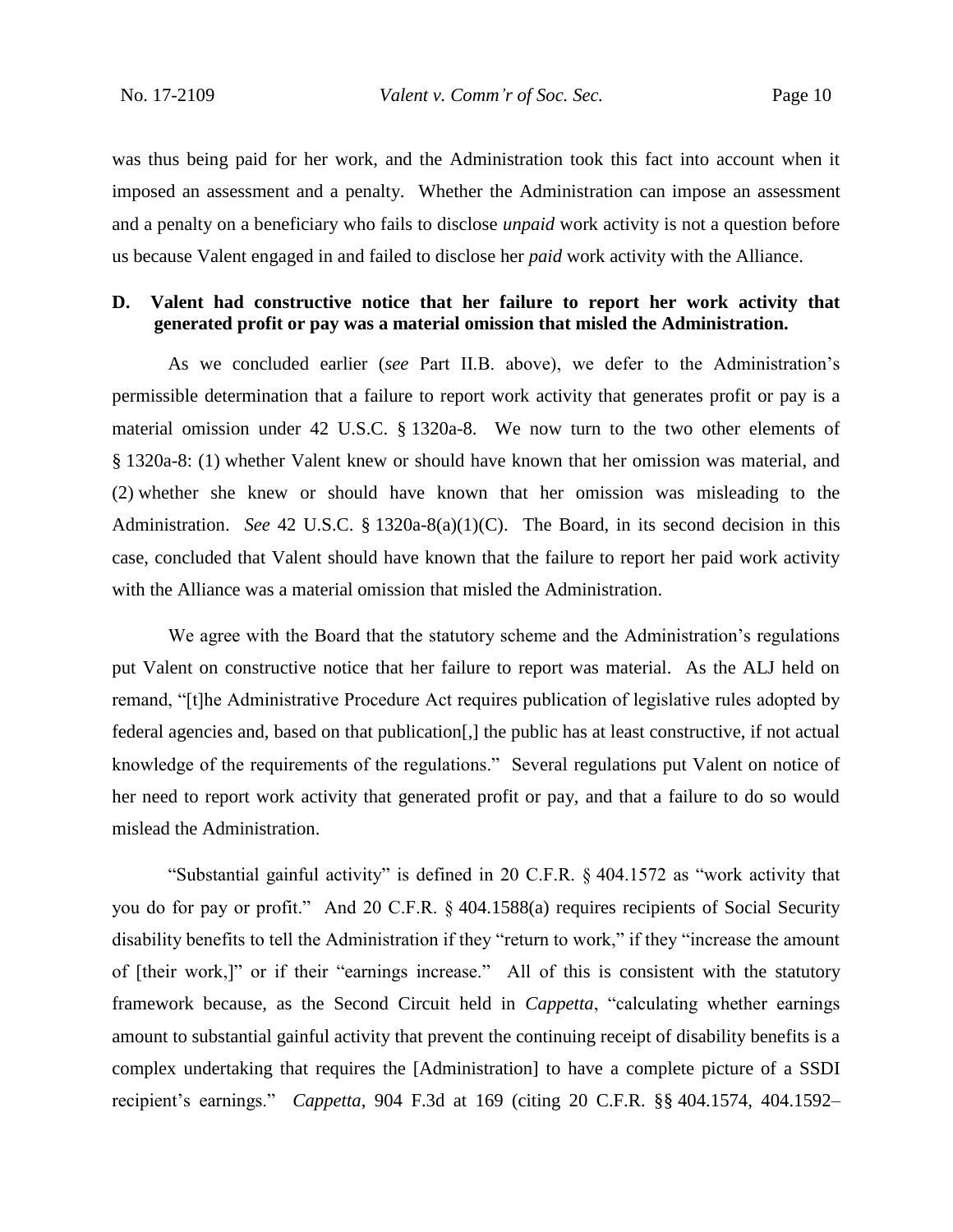404.1592a). Ultimately, the Board's conclusion that Valent had constructive notice that her failure to report her work activity with the Alliance was a material omission that misled the Administration is not "arbitrary, capricious, an abuse of discretion, or otherwise not in accordance with the law." *See Steeltech, Ltd. v. EPA*, 273 F.3d 652, 655 (6th Cir. 2001) (quoting 5 U.S.C. § 706(2)(A)).

The dissent, however, argues that the Administration's own regulation—specifically, 20 C.F.R. § 404.1594—refutes the position of the Commissioner and shows that Valent did not have constructive notice that her failure to disclose her work activity was a material omission. Dissenting Op. 19. We again respectfully disagree. The regulation reads as follows:

If you are currently entitled to disability insurance benefits as a disabled worker . . . and at the time we are making a determination on your case you have received such benefits for at least 24 months, we will not consider *the activities you perform* in the work you are doing or have done during your current period of entitlement based on disability if they support a finding that your disability has ended.

20 C.F.R. § 404.1594(i)(2) (emphasis added).

The regulation is consistent with the position advanced by the Administration in this case. In particular, the regulation states that the Administration "will not consider the activities you perform in the work you are doing." *Id.* This means that the Administration cannot use the activities that a beneficiary performs during work to demonstrate that the beneficiary is no longer *medically* disabled. But it can use that work activity, if that activity generates profit or pay, as evidence that the beneficiary engaged in substantial gainful activity.

### **E. The issues raised in Valent's supplemental brief are not reviewable.**

This brings us to one final matter to be decided, which is based on our request that the parties file supplemental briefs to address the Second Circuit's decision in *Cappetta*. In the course of doing so, Valent raised three new issues in her supplemental brief: (1) whether the Board can impose an assessment and penalty in the first instance, (2) whether the assessment and penalty are supported by substantial evidence, and (3) whether the Administration considered the fact that it suffered no actual loss. But these new arguments are not properly before us because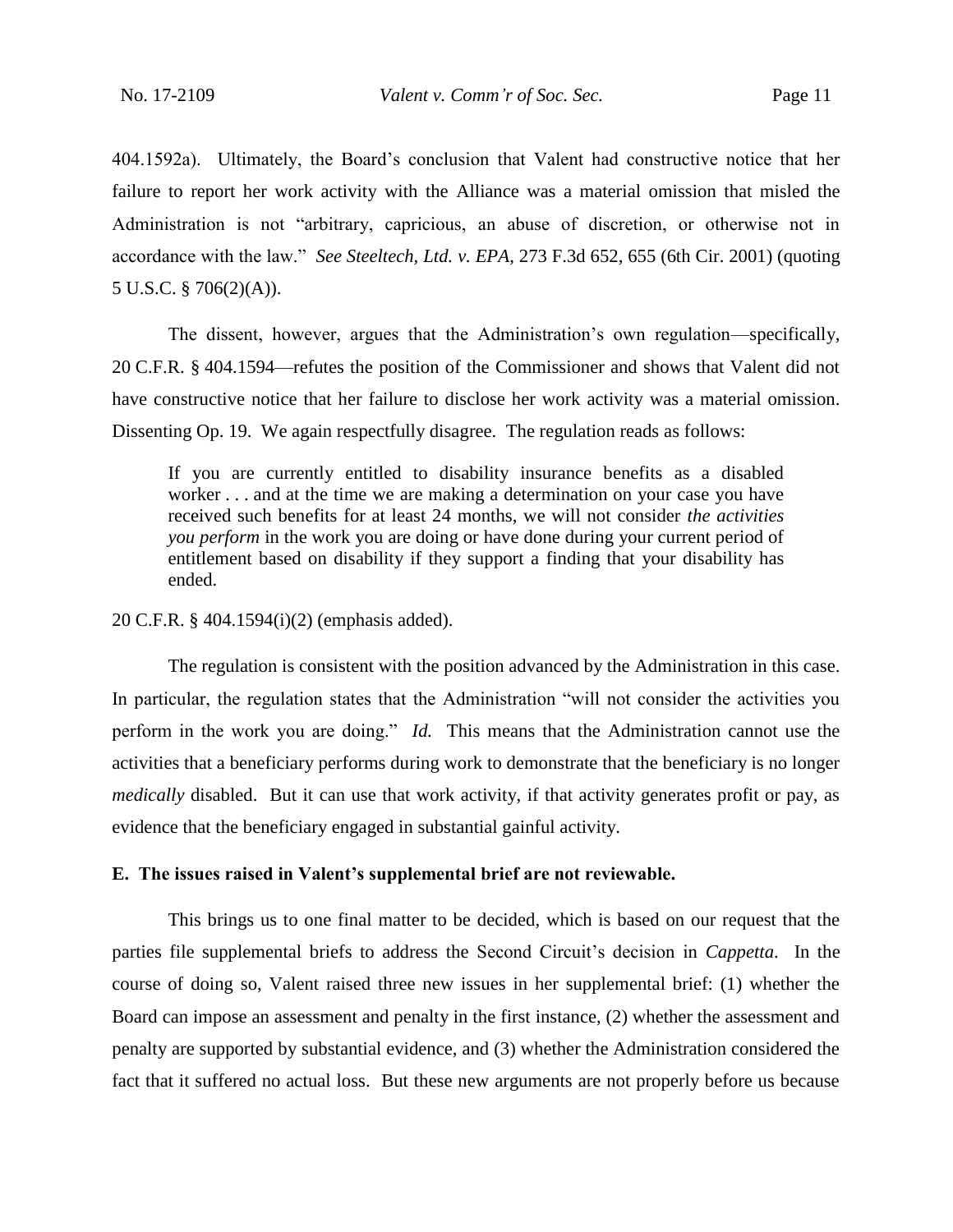they were not raised in Valent's opening brief. *See Island Creek Coal Co. v. Wilkerson*, 910 F.3d 254, 256 (6th Cir. 2018) ("Appellants must raise any challenge to a district court or administrative decision in their opening brief."). In addition, Valent did not challenge the amount of the assessment and penalty before the Board, and our jurisdiction is limited to issues raised administratively. *See* 42 U.S.C. § 1320a-8(d)(1). We therefore conclude that the new arguments raised in Valent's supplemental brief are not reviewable.

### **III. CONCLUSION**

For all of the reasons set forth above, we DENY Valent's petition for review and AFFIRM the judgment of the Board.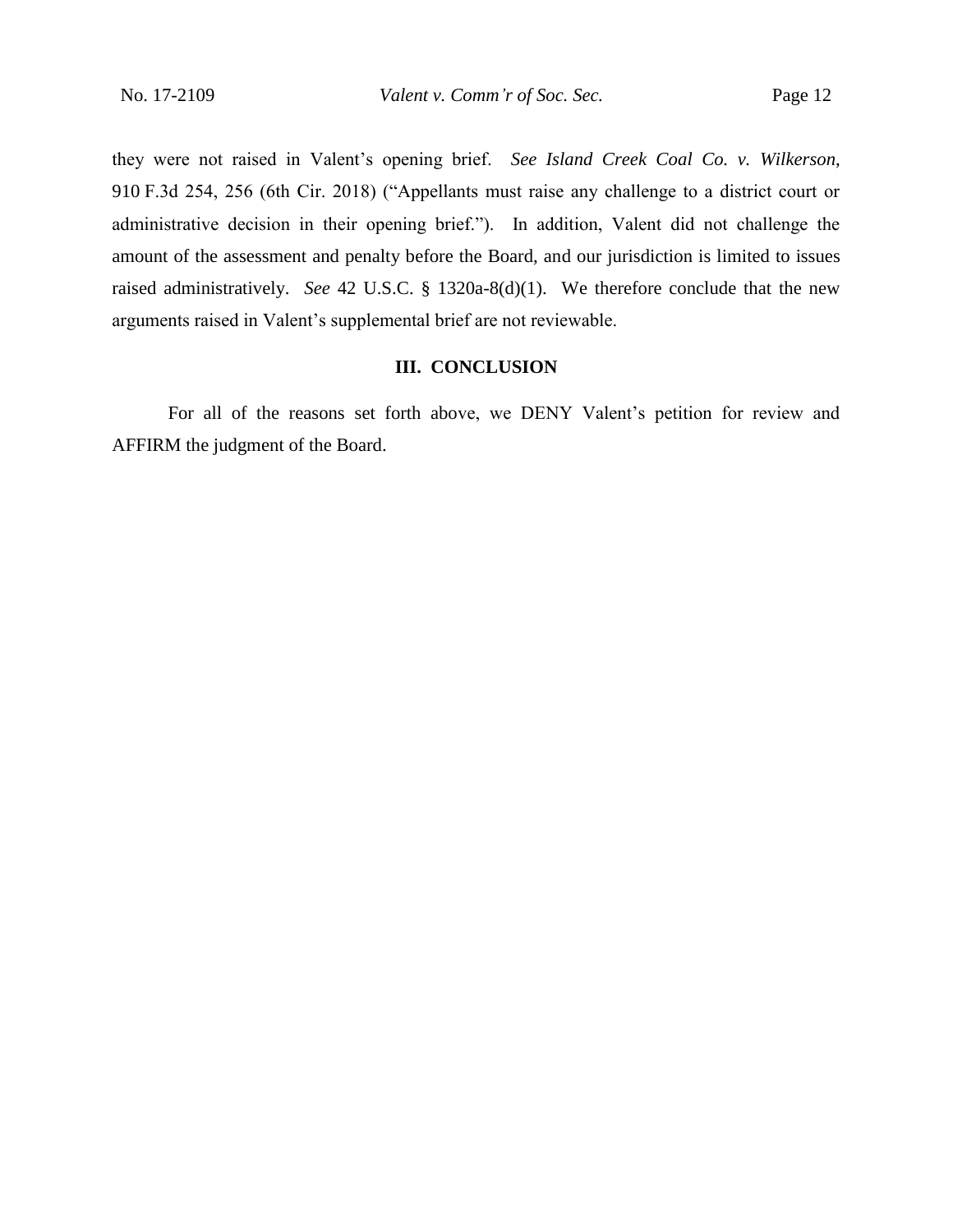# **DISSENT** \_\_\_\_\_\_\_\_\_\_\_\_\_\_\_\_\_

\_\_\_\_\_\_\_\_\_\_\_\_\_\_\_\_\_

KETHLEDGE, Circuit Judge, dissenting. In every case where an Article III court defers to the Executive's interpretation of a statute under *Chevron*, our constitutional separation of powers is surely disordered. That disorder, the Supreme Court has said, is constitutionally permissible. But it is disorder nonetheless. For whenever a federal court declares a statute ambiguous and then hands over to an executive agency the power to say what the statute means, the Executive exercises a power that the Constitution has assigned to a different branch.

One can conceive of this transfer in two ways. As *Chevron* itself conceives of it, the executive branch resolves the ambiguity by exercising *legislative* power to define the statute's terms. 467 U.S. at 843-44. Under that view, *Chevron* allows an executive agency to impose binding obligations upon our citizenry—which is to say, to legislate—through a process vastly less difficult and subject to democratic scrutiny than the legislative process prescribed in the Constitution. *See* U.S. Const. art. I, § 7. For where the Constitution requires the concurrence of the House, the Senate, and the President (or an overwhelming consensus in the House and Senate)—the approval, in other words, of every component of the elected branches—*Chevron* requires only the approval of a single agency head. Alternatively, *Chevron* effects an abdication of "[t]he judicial power" vested in Article III courts—as the judicial branch cedes to the Executive the "emphatic<sup>[]</sup> ... province and duty of the judicial department to say what the law is." U.S. Const. art. III, § 1; *Marbury v. Madison*, 1 Cranch 137, 177 (1803). And under either conception of *Chevron*, the agency is free to expand or change the obligations upon our citizenry without any change in the statute's text. *See Nat'l Cable & Telecomm. Assoc. v. Brand X Internet Servs.*, 545 U.S. 967, 981-82 (2005).

Under *Chevron* itself, courts should ensure that this disorder happens as rarely as it lawfully can. *Chevron* directs courts to exhaust all the "traditional tools of statutory construction"—and there are many of them—before surrendering to some putative ambiguity and thereby allowing the Executive to exercise power belonging to another branch. *See* 467 U.S.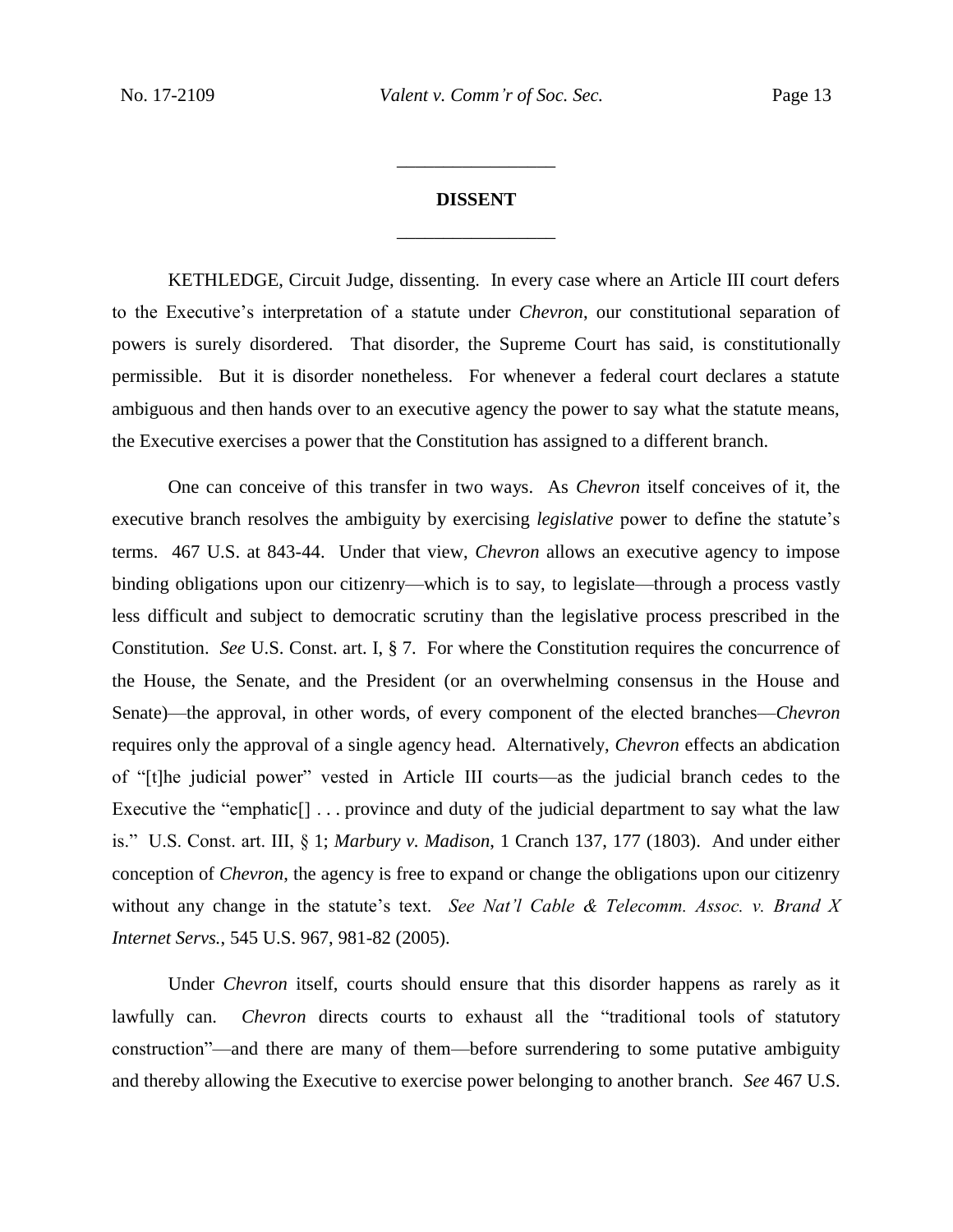at 843 n.9. For just as the separation of powers "safeguard[s] individual liberty," *N.L.R.B. v. Noel Canning*, 573 U.S. 513, 525 (2014), so too the consolidation of power in the Executive plainly threatens it. In short, an Article III court should not defer to an executive agency's pronouncement of "what the law is" unless the court has exhaustively demonstrated—and not just recited—that every judicial tool has failed.

But that is hardly what happens in reality. Instead, the federal courts have become habituated to defer to the interpretive views of executive agencies, not as a matter of last resort but first. In too many cases, courts do so almost reflexively, as if doing so were somehow a virtue, or an act of judicial restraint—as if our duty were to facilitate violations of the separation of powers rather than prevent them.

In this case, respectfully, the tools of statutory construction are hardly employed. Rather than analyze the interpretive issue, the majority merely frames it. And the agency's interpretation—now the law of our circuit—construes the words of the statute in a manner that no ordinary speaker of the English language would recognize. (Agencies are experts at policy, but not necessarily at statutory interpretation.) Meanwhile, the majority overlooks more casespecific grounds on which Valent is entitled to relief.

I.

The question presented by this case is whether the Social Security Act authorized the Commissioner to sanction Valent for her failure to report her "work activity." The Act allows the Commissioner to impose certain penalties and assessments for each instance in which a person "omits from a statement or representation . . . or otherwise withholds disclosure of, a fact which the person knows or should know is material to the determination of any initial or continuing right" to disability insurance benefits. 42 U.S.C.  $\S$  1320a-8(a)(1)(C). To impose a penalty and assessment, the Commissioner bears the burden of proving three elements: first, that a person failed to disclose a "material fact"; second, that the person had reason to know the fact was "material"; and third, that the person had reason to know that failure to disclose the fact was "misleading" to the agency. *Id.*; 20 C.F.R. § 498.215(b)(2). A fact is "material" if the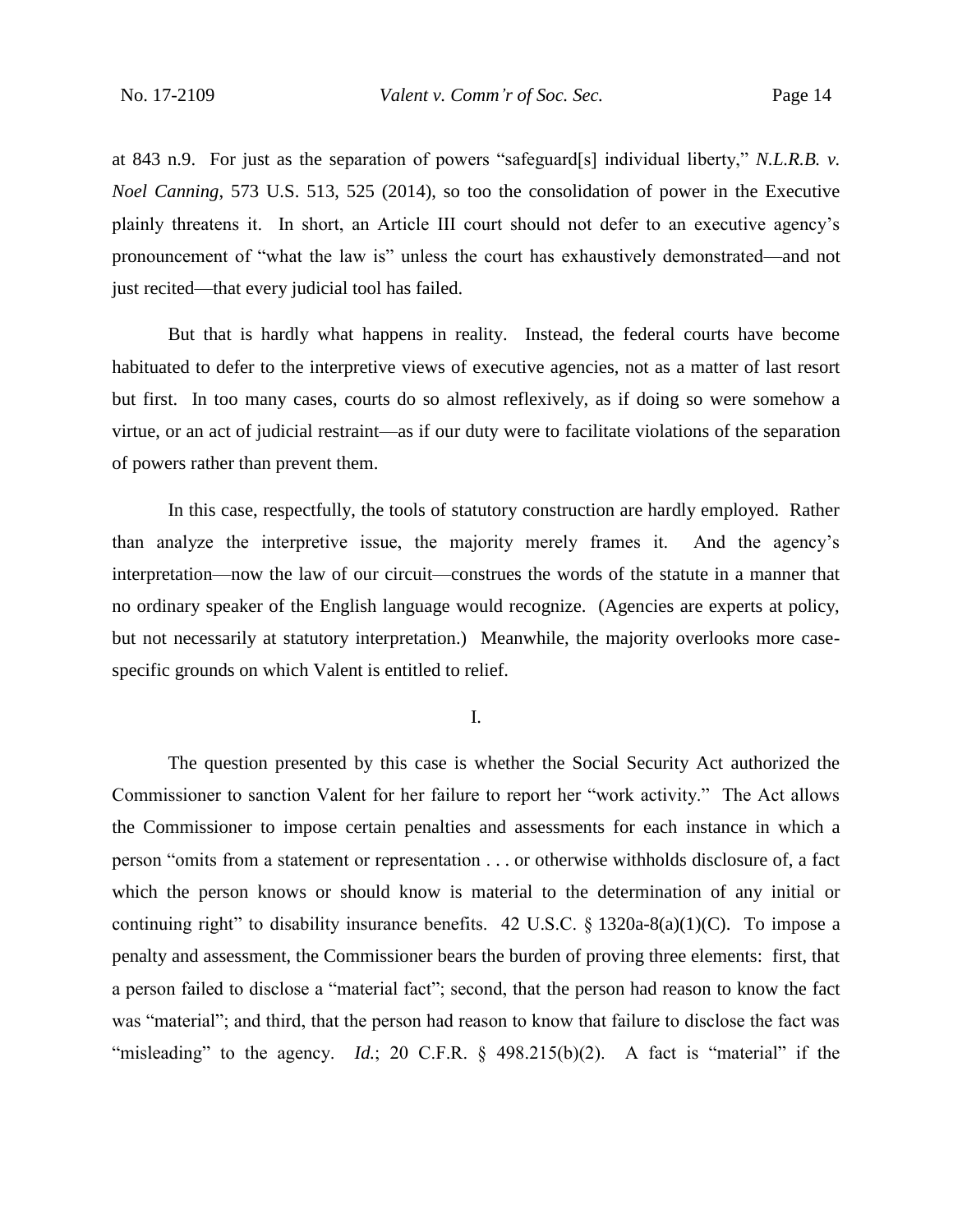Commissioner of Social Security "may consider" it when "evaluating whether an applicant is entitled to benefits[.]"  $42$  U.S.C. § 1320a-8(a)(2).

The Commissioner imposed the assessment and penalty (hereinafter, "the sanction") against Valent based solely on her failure to disclose her "work activity" at the Alliance. R. 18 at 835; *see also* R. 18 at 119. Valent argues that her work activity could not be "material" because the Commissioner could not use it as evidence against her. Section §  $421(m)(1)(B)$  provides in relevant part:

(m) Work activity as basis for review

(1) In any case where an individual entitled to disability insurance benefits . . . has received such benefits for at least 24 months—

. . .

(B) no *work activity* engaged in by the individual may be used as evidence that the individual is no longer disabled[.]

42 U.S.C. § 421(m)(1)(B) (emphasis added). The Commissioner may terminate benefits, however, if the beneficiary "has *earnings*" that exceed an amount "established by the Commissioner to represent substantial gainful activity." *Id.* § 421(m)(2)(B) (emphasis added). The question, then, is whether the Commissioner could "consider" Valent's work activity when determining whether she remained "entitled to benefits"—in which case her work activity would be "material[,]" *id.* § 1320a-8(a)(2)—even though her work activity may not "be used as evidence" that she was "no longer disabled." *Id.* § 421(m)(1)(B).

As an initial matter, the majority repeatedly misstates the basis on which the Commissioner imposed the sanction at issue here. The Commissioner did not, as the majority recites throughout its opinion, impose the sanction based on Valent's failure to report "work activity *that generates earnings*" or "work activity *that generates profit or pay*[.]" Maj. Op. at 6, 8 (emphasis added). That characterization distorts the question presented by blending a fact that the agency may use as evidence against a beneficiary (*i.e.*, her earnings) with a fact the agency may not (*i.e.*, her work activity). Instead, the Commissioner imposed the sanction based solely on Valent's failure to report "work activity" *period*—without regard to whether she received any earnings from that activity. For example, the ALJ on remand noted: "It is important to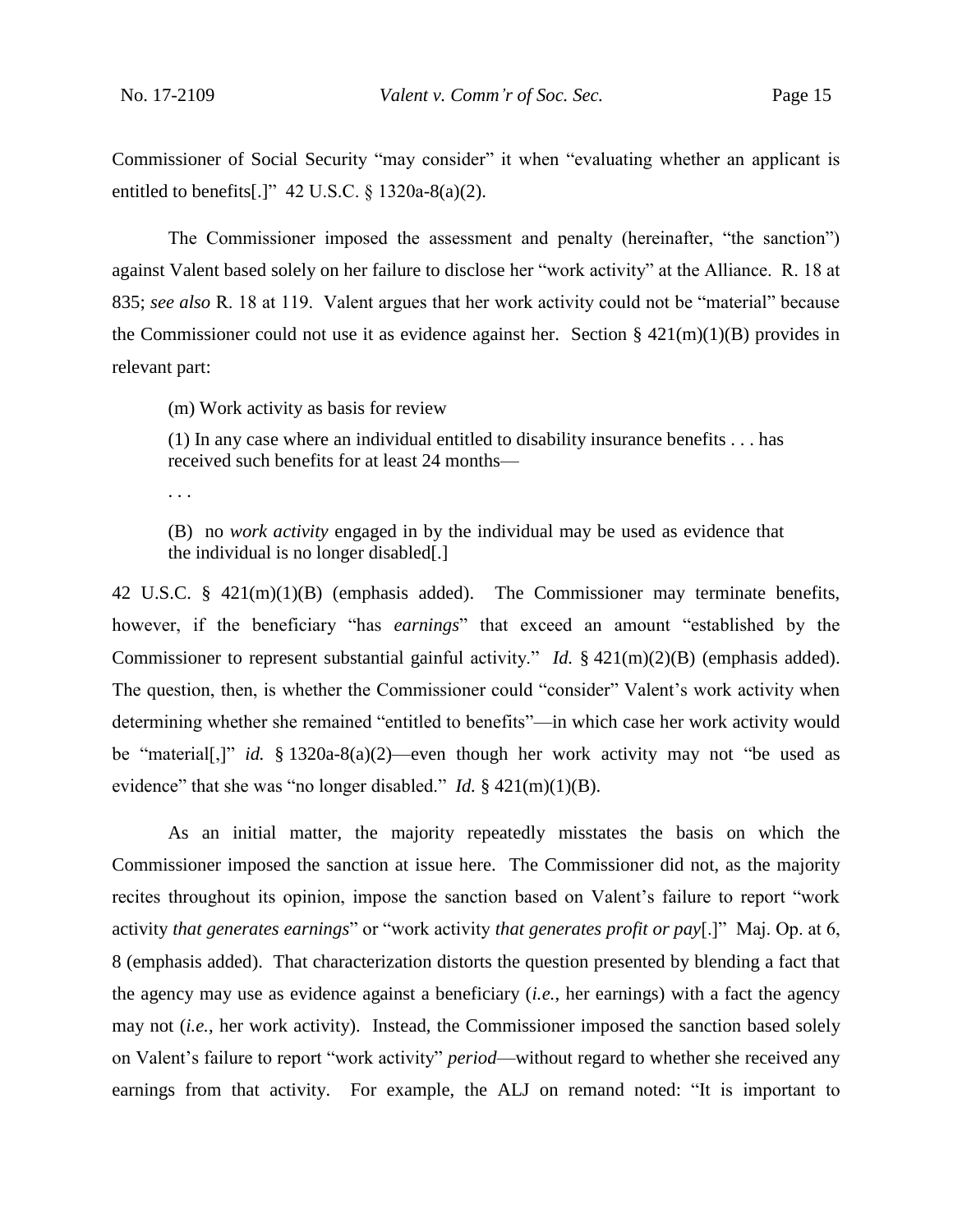recognize that the [Inspector General] did not charge [Valent] with failure to report earnings or failure to report substantial gainful activity, both of which are material facts. The [IG] cited failure to report *work activity* as the basis for the [sanction.]" R. 18 at 124 (emphasis added). The Board likewise wrote that the Inspector General had proposed the sanction for Valent's "failure to disclose that she had worked while receiving [benefits.]" R. 18 at 10. The Commissioner's brief to this court likewise recited that Valent had "withheld information that she was engaged in work activity while receiving disability benefits." Comm'r Br. at 21. True, as the majority points out, the IG's letter to Valent recited that she had received a stipend from her brother in exchange for her work activity. But the fact remains that the Commissioner's stated basis for imposing the sanction was solely her work activity. The Commissioner's counsel expressly conceded the point at oral argument:

COURT: As I understand the record here, the Commissioner sought this penalty and repayment of benefits solely on the ground of her failure to disclose work activity, not substantial gainful or earnings.

GOVERNMENT: That's correct. COURT: Why in the world did the Commissioner do that? GOVERNMENT: I don't know.

Oral Arg. at 28:02.

Working from this mistaken understanding of the basis for the Commissioner's action, the majority then says that the statute is ambiguous because  $\S\S 421(m)(1)(B)$  and (2)(B) "appear to conflict with one another." Maj. Op. at 6. That two provisions appear to conflict, however, does not mean they are ambiguous. Instead that means we must use all the tools of statutory construction, if at all possible, to interpret the statute as "an harmonious whole." *FDA v. Brown & Williamson Tobacco Corp*., 529 U.S 120, 133 (2000) (internal quotation marks omitted). That does not happen here: the majority instead goes on to say that it disagrees with the Second Circuit's reading of this statute, and that "another circuit's differing interpretation of the very statute at issue is evidence of ambiguity in the statutory scheme." Maj. Op. at 6. In *Chevron*  cases especially, that assertion cannot be right: that two circuits disagree as to the interpretation of a statute does not mean the Executive gets to interpret it. Sometimes one of the circuit courts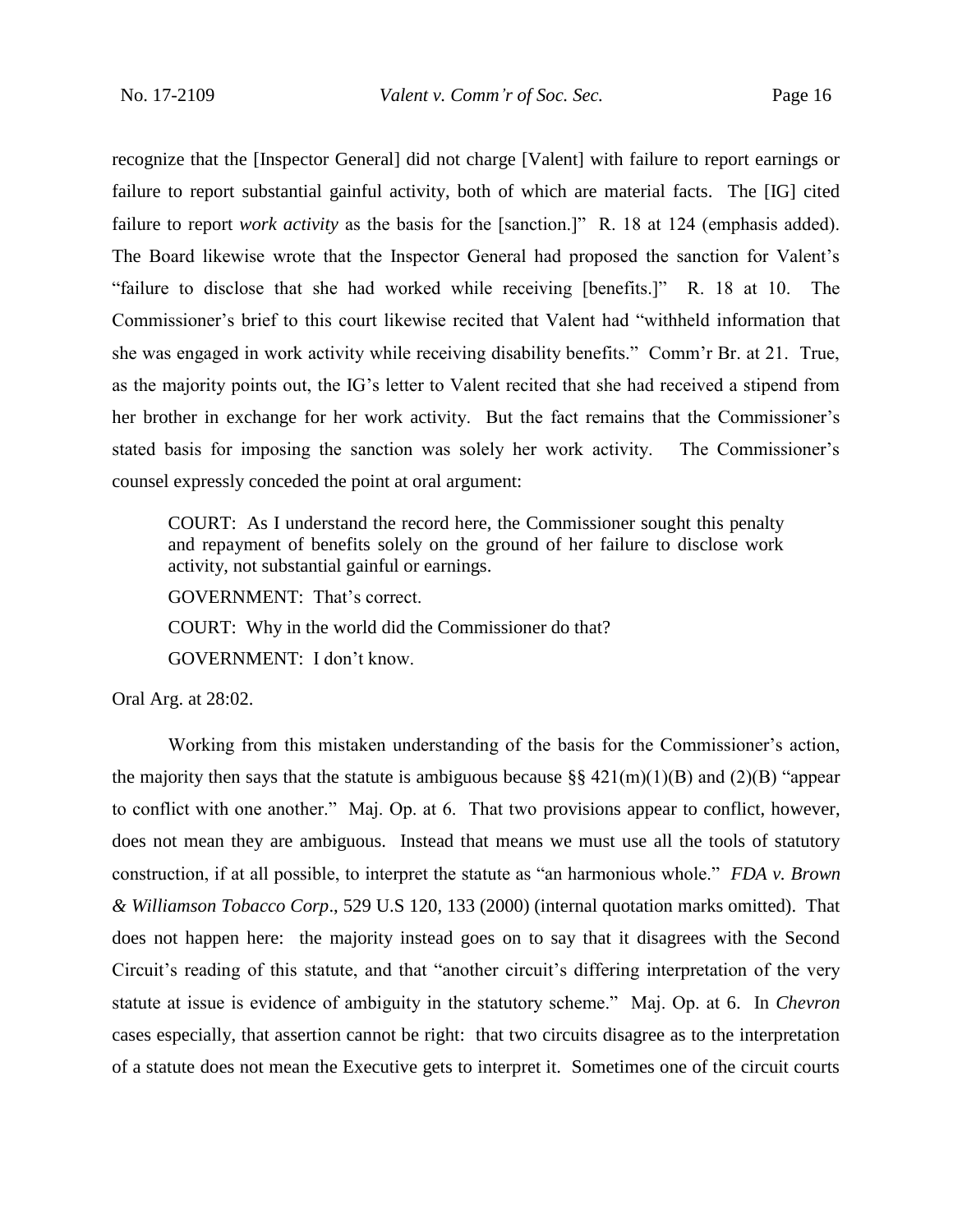is simply wrong. That is why we have a Supreme Court; and that Court, not the Executive, is the arbiter of circuit splits.

More to the point, on the basis of a conclusory statement about the two provisions at issue, and the mere fact of another court's conflicting decision, the majority moves past *Chevron*'s "step one" and allows the Executive to assume the judicial role. A court more vigilant about the constitutional separation of powers might instead observe that the verbs in the operative provisions here are different: section  $421(m)(1)(B)$  says that a beneficiary's work activity may not be "*used as evidence* that [she] is no longer disabled," *id.* (emphasis added) potentially a relatively narrow proscription—whereas  $\S$  1320a-8(a)(2) says that a fact is "material" if the Commissioner may "*consider*" it when "evaluating whether an applicant is entitled to benefits." *Id.* (emphasis added). Different words in statutes usually have different meanings. *See Henson v. Santander Consumer U.S.A., Inc.*, 137 S. Ct. 1718, 1723 (2017). And just as in civil cases a party is entitled to obtain evidence that might be excluded on any number of grounds from admission at trial, *see* Fed. R. Civ. P. 26(b)(1), Fed. R. Evid. 402, so too might the Commissioner be able to "consider" facts that "may not be used as evidence" in determining disability. Or—to take the majority's putative conflict between  $\S § 421(m)(1)(B)$  and  $(2)(B)$ head-on—perhaps the agency can terminate benefits based on the beneficiary's "earnings" (which is permitted under  $\S$  421(m)(2)(B)) without using her "work activity" as evidence against her (which is proscribed by  $\S 421(m)(1)(B)$ ). (That the agency has elsewhere defined "substantial gainful activity" as used in  $\S$  421(m)(2)(B) to include "work activity" does not mean that the two provisions conflict. For if a court can construe the two provisions as "an harmonious whole," then the agency's conflicting interpretation must yield. *Brown & Williamson Tobacco Corp*., 529 U.S at 133 (internal quotation marks omitted).) But the majority exhausts none of these possibilities before ceding the judicial role.

The interpretation to which the majority then defers is almost a test case for how far an agency can go in *Chevron*'s "step two." Specifically, the agency notes that  $\S$  421(m)(1)(B) includes the phrase "no longer disabled[,]" and that, in the agency's paraphrase, disability as defined by 42 U.S.C. § 423(d)(1)(A) "has both a vocational and a medical component." Comm'r Br. at 24. The agency then asserts that "it is not clear whether section  $421(m)(1)(B)$  precludes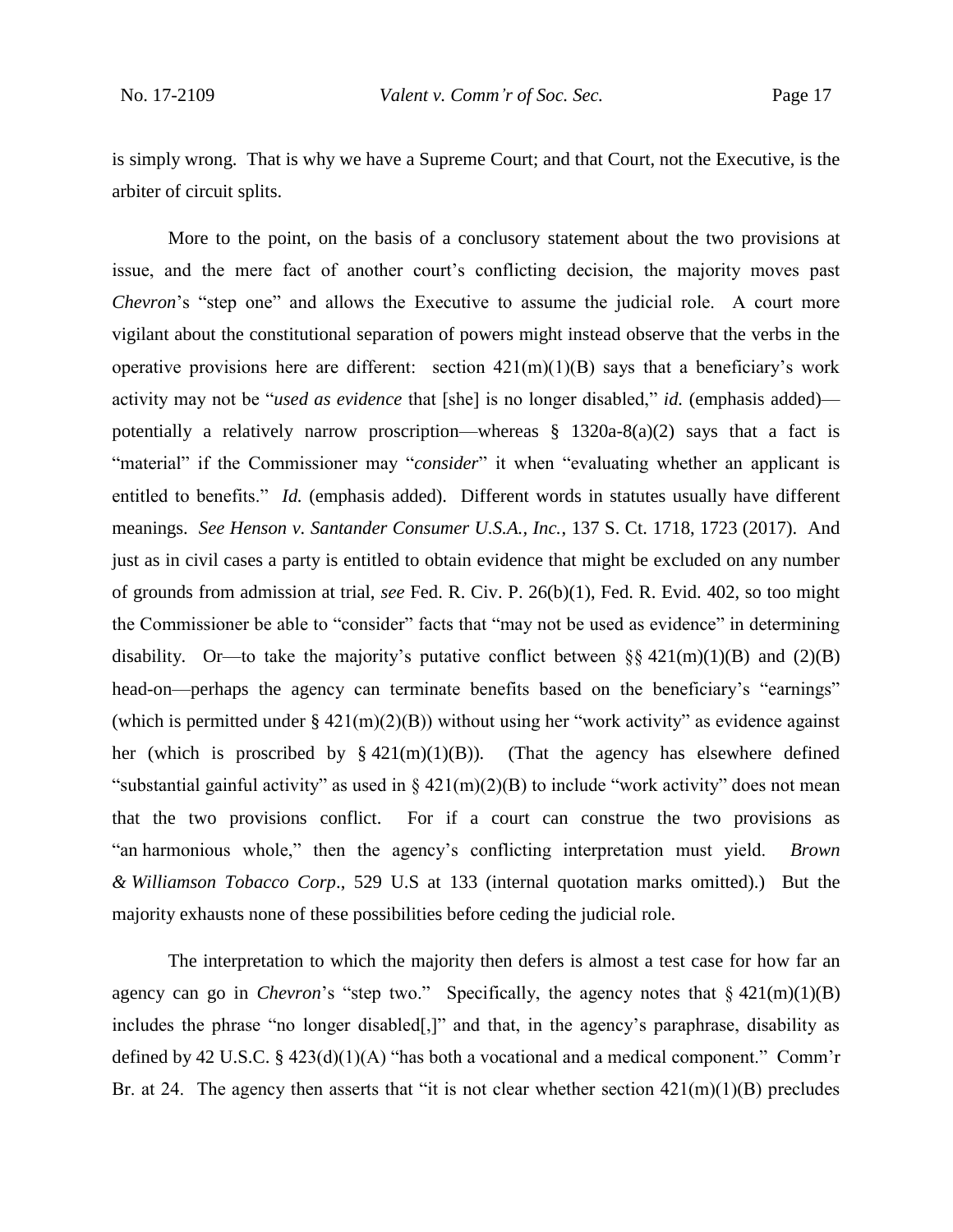the Commissioner from using 'work activity' to determine whether a beneficiary" meets the "medical" component of disability, or the "vocational" component, "or both." Comm'r Br. at 25. From there the agency submits—as an interpretation to which the majority defers—that it can consider "work activity" for purposes of the "vocational" component of disability, but not the "medical" component. But of course the statute is "clear" on what it "precludes": section  $421(m)(1)(B)$  says the Commissioner may not use a beneficiary's work activity as evidence that she is not "disabled" *simpliciter*, which means the agency cannot use a beneficiary's work activity as evidence for *any* part of a determination that she is not disabled. Nothing about that proscription is ambiguous. What the agency proposes here is not interpretation of a statute, but amputation, by which the agency (and now our court) discards roughly half the protection that Congress unambiguously provided to beneficiaries in  $\S$  421(m)(1)(B). The agency has not carried its burden to show that Valent's work activity was material within the meaning of  $§ 1320a-8(a)(2).$ 

### II.

Valent is also entitled to relief for a simpler reason: the agency has failed to show that she knew or had reason to know that her work activity was material. The majority finds this element of the sanction met for the same reason the Board did in its second decision: that (in their view) an agency regulation required her to report her work activity. *See* Maj. Op. at 10 (citing 20 C.F.R. 404.1588(a)). But the majority overlooks that the Board itself expressly rejected this very position in its first decision below, when the Board held that this same regulation was "relevant" but "not determinative" of the question whether Valent knew or had reason to know that her work activity was material. R. 18 at 240.

Under the Administrative Procedure Act, we set aside agency action that is "arbitrary, capricious, an abuse of discretion, or otherwise not in accordance with law." 5 U.S.C. § 706(2)(A). Under that rule, "[a]gencies are free to change their existing policies[,]" but an agency "must at least display awareness that it is changing position and show that there are good reasons" for the change. *Encino Motorcars, LLC v. Navarro*, 136 S. Ct. 2117, 2125-26 (2016) (internal quotation marks omitted). An "unexplained inconsistency in agency policy[,]" in contrast, is reason to find it arbitrary and capricious. *Id*. (internal quotation marks omitted).